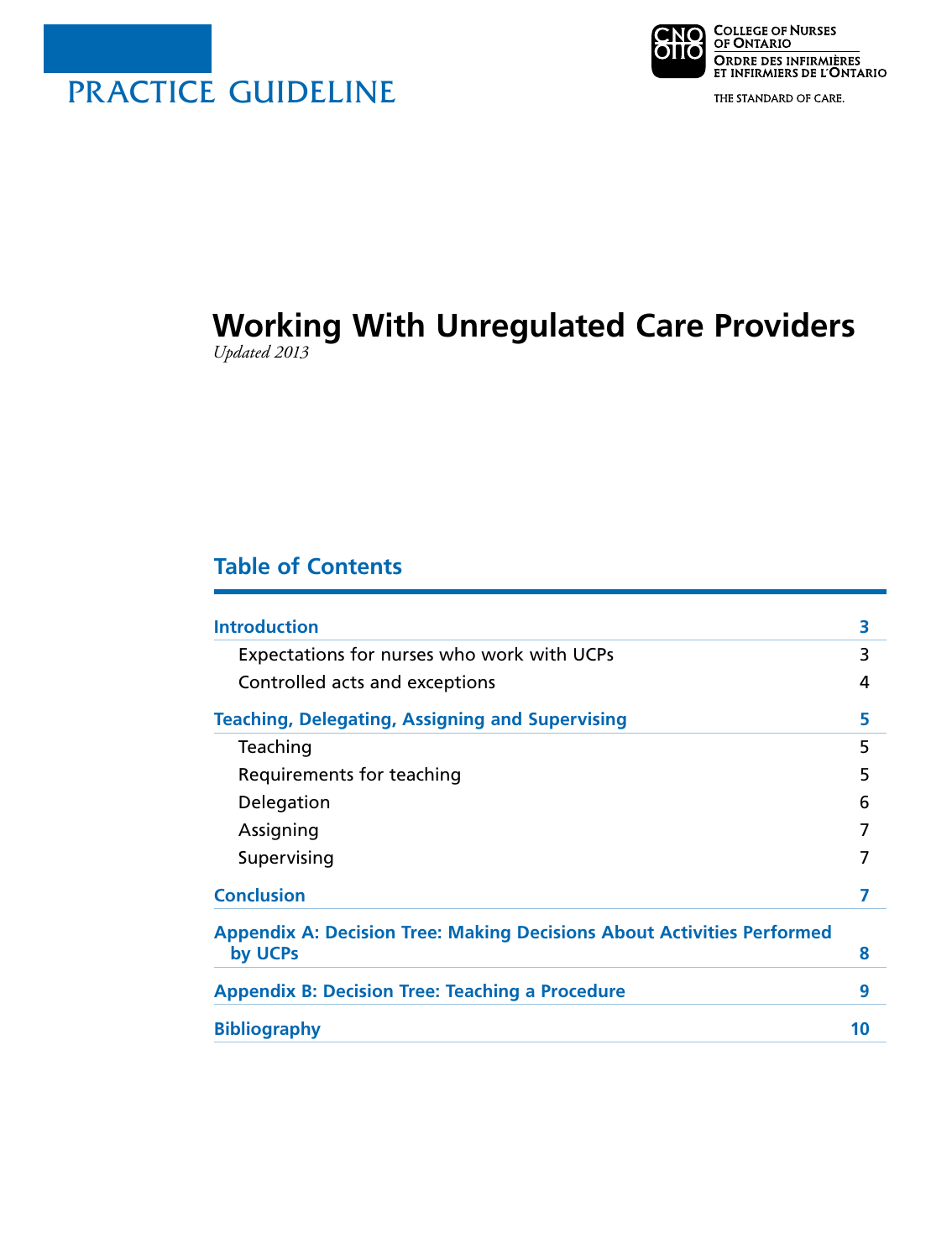

THE STANDARD OF CARE.

### **VISION** Leading in regulatory excellence

#### **MISSION** Regulating nursing in the public interest

*Working With Unregulated Care Providers* Pub. No. 41014 ISBN 978-1-897308-82-0

Copyright © College of Nurses of Ontario, 2013.

Commercial or for-profit redistribution of this document in part or in whole is prohibited except with the written consent of CNO. This document may be reproduced in part or in whole for personal or educational use without permission, provided that:

• Due diligence is exercised in ensuring the accuracy of the materials reproduced;

- CNO is identified as the source; and
- The reproduction is not represented as an official version of the materials reproduced, nor as having been made in affiliation with, or with the endorsement of, CNO.

First published May 1996 as Guidelines for Working with Unregulated Care Providers (ISBN 1-894557-33-6)<br>Reprinted January 2000, October 2000, December 2002, Revised for Web June 2003, Reprinted January 2004, December 2005, Updated June 2009. Revised 2011. Updated 2013 for Delegation Regulation

Additional copies of this booklet may be obtained by contacting CNO's Customer Service Centre at 416 928-0900 or toll-free in Ontario at 1 800 387-5526.

College of Nurses of Ontario 101 Davenport Rd. Toronto, ON M5R 3P1

[www.cno.org](http://www.cno.org)

Ce fascicule existe en français sous le titre : *La collaboration avec les prestataires de soins non réglementés*, nº 51014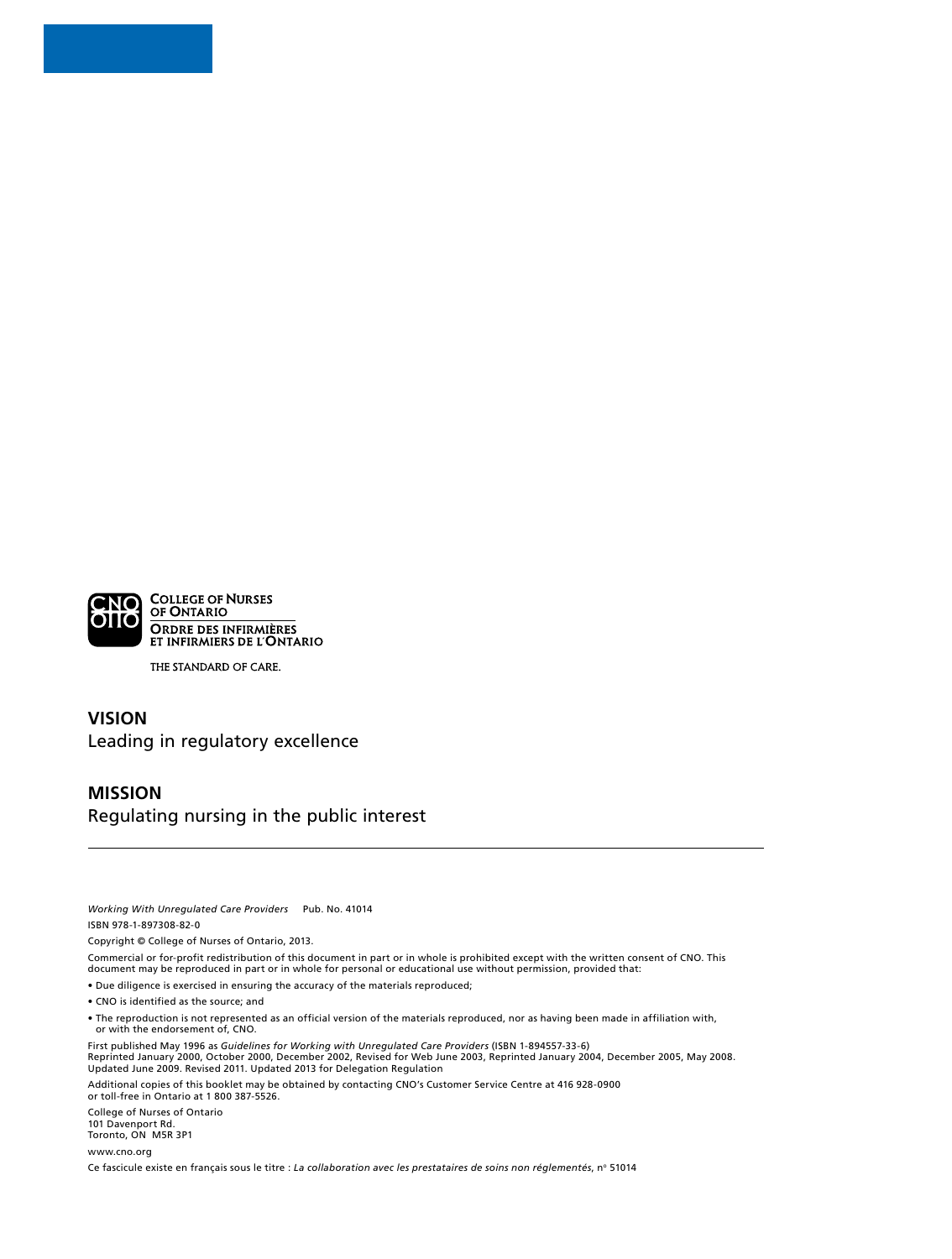

<span id="page-2-0"></span>*Practice guidelines are documents that help nurses understand their responsibilities and legal obligations to enable them to make safe and ethical decisions when practising. They provide an outline of professional accountabilities and relevant legislation.* 

#### *— College of Nurses of Ontario*

#### **Introduction**

Increasingly, unregulated care providers (UCPs) assist with, or perform, certain aspects of care traditionally provided by regulated health care professionals. Nurses<sup>1</sup> are often expected to teach, supervise or assign health care to others.

A nurse cannot assume that a UCP2 is competent to perform any procedure, regardless of how straightforward the procedure appears.

Although a UCP may have the authority to perform a procedure through an exception, $3$  delegation or because the procedure is not a controlled act, that does not mean that the UCP is competent to perform the procedure or that it is appropriate for the UCP to perform it. The nurse must determine appropriateness in each client<sup>4</sup> situation, and then ensure that measures are in place to promote the UCP's continuing competence.

This practice document clarifies the roles and responsibilities of nurses in relation to UCPs and identifies expectations for nurses when UCPs are part of the health care team. This document replaces the *Working With Unregulated Care Providers* and *Utilization of Unregulated Care Providers* practice documents.

#### **Expectations for nurses who work with UCPs**

A nurse who teaches, assigns duties to or supervises UCPs must:

- know the UCP is competent to perform the particular procedure or activity safely for the client in the given circumstances. When teaching a UCP, a nurse is expected to have first-hand knowledge of the UCP's competence. A nurse who assigns or supervises is expected to verify that the UCP's competence has been determined.
- ensure that the UCP:
	- ◗ understands the extent of her or his responsibilities in performing the procedure(s)
	- ◗ knows when and who to ask for assistance, and
	- ◗ knows when, how and to whom to report the outcome of the procedure.
- ensure that there is an ongoing assessment of the client's health care needs, develop a plan of care, evaluate the client's condition and judge the ongoing effectiveness of the UCP's interventions.

UCPs perform a variety of tasks based on their employment setting and on the role or employment description the employer provides.

Nurses who delegate to UCPs must do so in accordance with regulation.<sup>5</sup>

When the employer and/or nurse are determining appropriate tasks for a UCP, they should assess:

- each client's situation and condition
- the activity and associated risk, and
- ■ the environmental supports.

 $1$  In this document, nurse refers to Registered Practical Nurse (RPN), Registered Nurse (RN) and Nurse Practitioner (NP).

 $^2$  The term UCP refers to a paid UCP, family member or member of the household. UCPs are accountable to their employer.

<sup>&</sup>lt;sup>3</sup> The *Regulated Health Professions Act, 1991* provides several exceptions that allow persons who are not authorized as members of a regulated health profession to perform controlled acts. For more information, see RHPA: *Scope of Practice and Controlled Acts Model*  at **www.cno.org/docs**.

 $4\,$  The client is the person or persons with whom the nurse is engaged in a professional therapeutic relationship. The client may include family members of and/or substitute decision-makers for the individual client. The client may also be a family, group, community or population.

<sup>&</sup>lt;sup>5</sup> For more information, see the *Authorizing Mechanisms* practice guideline at [www.cno.org/docs](http://www.cno.org/docs) and O. Reg. 275/94 under the *Nursing Act, 1991*.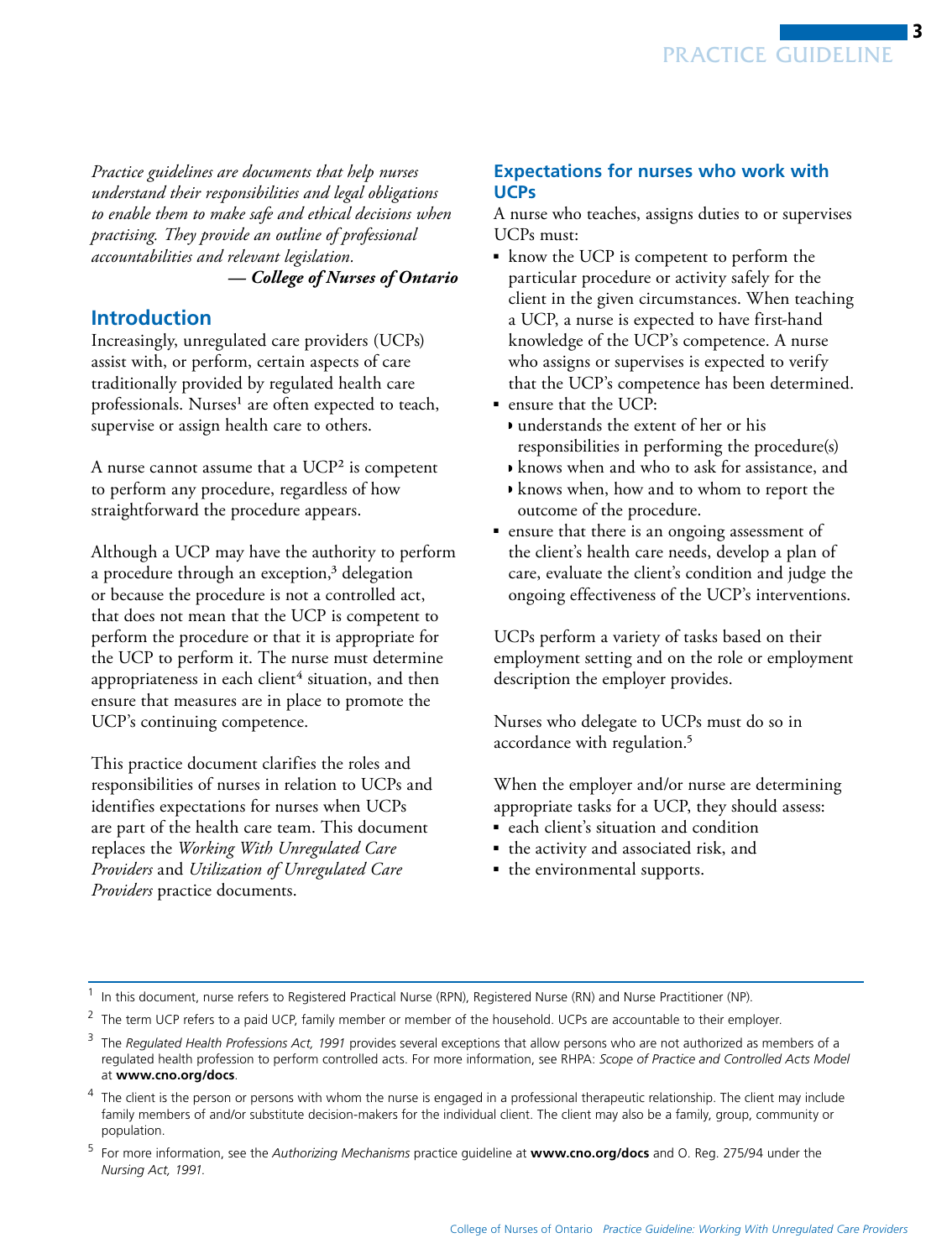<span id="page-3-0"></span>

UCPs are accountable to their employers. They are not accountable to an external body, and there is no regulatory mechanism to set standards or monitor quality of service.

For more information, review Appendix A (Decision Tree: Making Decisions About Activities Performed by UCPs) on page 8.

#### **Controlled acts and exceptions**

Controlled acts are activities that are considered to be potentially harmful if performed by unqualified individuals. This document addresses three of the controlled acts authorized to nursing under the *Nursing Act, 1991*.6 They are:

- 1. Performing a prescribed procedure below the dermis or mucous membrane
- 2. Administering a substance by injection or inhalation, and
- 3. Putting an instrument, hand or finger:
	- i. beyond the external ear canal
	- ii. beyond the point in the nasal passages where they normally narrow
	- iii. beyond the larynx
	- iv. beyond the opening of the urethra

### **Authority to perform procedures**

- v. beyond the labia majora
- vi. beyond the anal verge, or
- vii. into an artificial opening in the body.

A UCP only has the authority to perform a controlled act through an exception or when an individual who has the authority to order or perform the act delegates<sup>7</sup> this authority to the UCP. The *Regulated Health Professions Act, 1991*  identifies a number of exceptions that allow individuals who are not members of a regulated health profession to perform some controlled act procedures. These exceptions include:

- 1. treating a member of her/his household, and the procedure falls within the second or third controlled acts authorized to nursing, and
- 2. assisting a person with routine activities of living, and the procedure falls within the second or third controlled acts authorized to nursing (see the table below).

A procedure is considered to be a routine activity of living when its need, response and outcome have been established over time and are predictable.

| <b>Procedure</b>                                                                                    | <b>Member of household</b><br>(family member)        | <b>Other (paid care provider)</b>                                                                        |
|-----------------------------------------------------------------------------------------------------|------------------------------------------------------|----------------------------------------------------------------------------------------------------------|
| Performing procedure below the<br>dermis or mucous membrane                                         | Not included in exception; requires<br>delegation    | Not included in exception; requires<br>delegation                                                        |
| Administering a substance by<br>injection or inhalation                                             | Exception permits performance in<br>any circumstance | Exception permits performance if<br>part of routine activity of living                                   |
| Putting an instrument, hand or<br>finger into a body orifice or artificial<br>opening into the body | Exception permits performance in<br>any circumstance | Exception permits performance if<br>part of routine activity of living;<br>otherwise requires delegation |
| Procedures not included in the<br>controlled acts                                                   | No authority required to perform                     | No authority required to perform                                                                         |

6 For more information, see *An Introduction to the Nursing Act, 1991* at **[www.cno.org/docs](http://www.cno.org/docs)**.

 $7$  Delegation is discussed on page 6.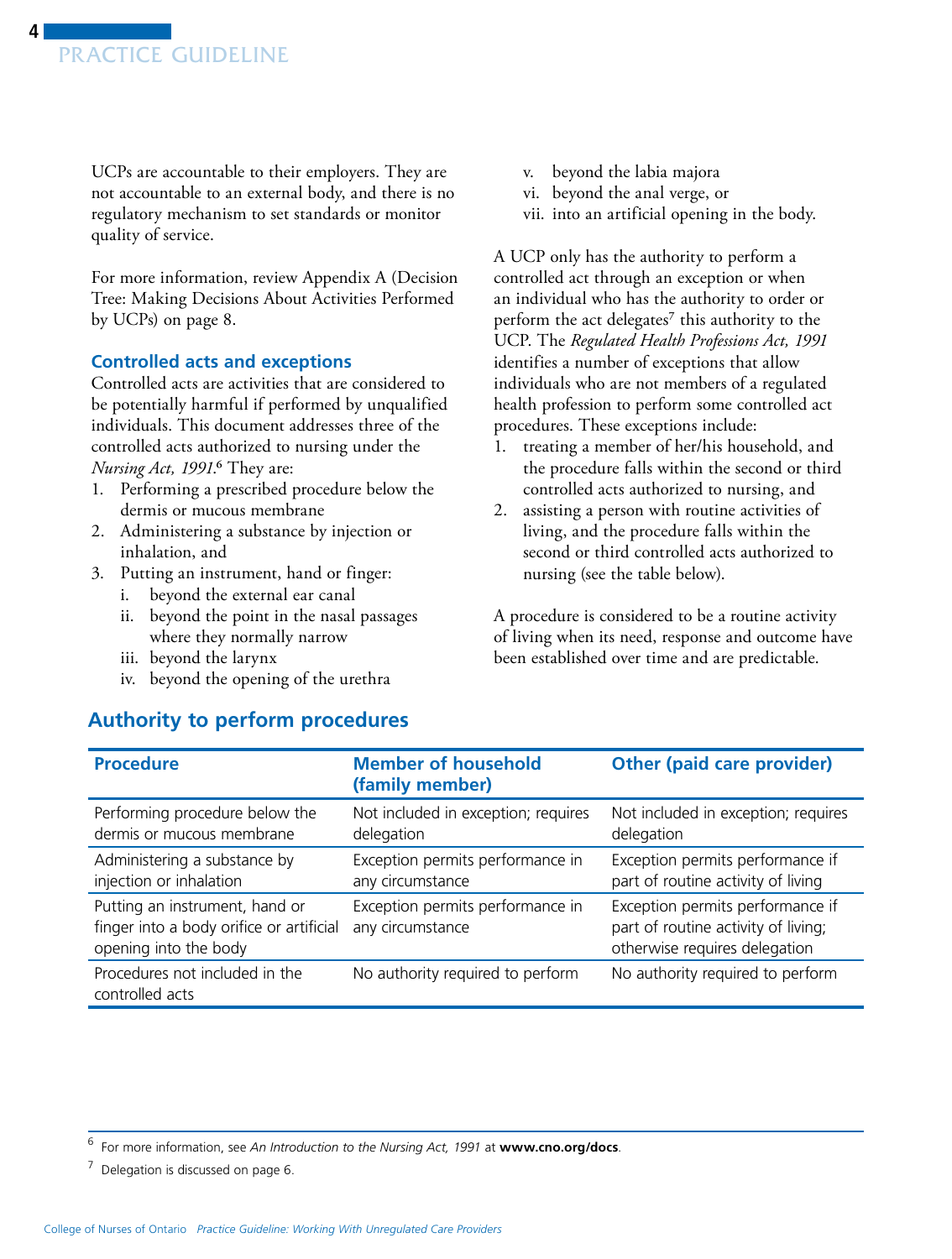## <span id="page-4-0"></span>**Teaching, Delegating, Assigning and Supervising**

### **Teaching**

Teaching involves providing instruction and determining that a UCP is competent to perform a procedure.

# **When is teaching required?**

| <b>Procedure</b>                                                                                    | <b>Member of household</b><br>(family member) | <b>Other (paid care provider)</b>                                  |
|-----------------------------------------------------------------------------------------------------|-----------------------------------------------|--------------------------------------------------------------------|
| Performing procedure below the<br>dermis or mucous membrane                                         | May teach if part of delegation               | May teach if part of delegation                                    |
| Administering a substance by<br>injection or inhalation                                             | May teach                                     | May teach if a routine activity of<br>living or part of delegation |
| Putting an instrument, hand or<br>finger into a body orifice or artificial<br>opening into the body | May teach                                     | May teach if a routine activity of<br>living or part of delegation |
| Procedures not included in the<br>controlled acts                                                   | May teach                                     | May teach                                                          |

### **Requirements for teaching**

A nurse may teach a controlled act procedure to a UCP when the nurse meets all of the following six requirements:

### **Requirement 1**

The nurse has the knowledge, skill and judgment to perform the procedure competently.

### **Requirement 2**

The nurse has the additional knowledge, skill and judgment to teach the procedure.

### **Requirement 3**

The nurse accepts sole accountability for the decision to teach the procedure after considering:

- the known risks and benefits to the client of performing the procedure
- the predictability of the outcomes of performing the procedure
- the safeguards and resources available in the situation, and
- other factors specific to the client or setting.

### **Requirement 4**

The nurse has determined that the UCP has acquired, through teaching and supervision of practice, the knowledge, skill and judgment to perform the procedure.

### **Requirement 5**

The nurse may teach the procedure to a UCP to perform for more than one client if she or he has determined that the factors in Requirements 3 and 4 are conducive to performing the procedure for more than one client.

### **Requirement 6**

Considering the factors in Requirements 3 and 4, the nurse evaluates the continuing competence of the UCP to perform the procedure or reasonably believes that a mechanism is in place to determine the UCP's continuing competence.

If the nurse is also delegating the controlled act to the UCP, see the section on delegation in this document and the *Authorizing Mechanisms* practice guideline for additional requirements that the nurse must meet.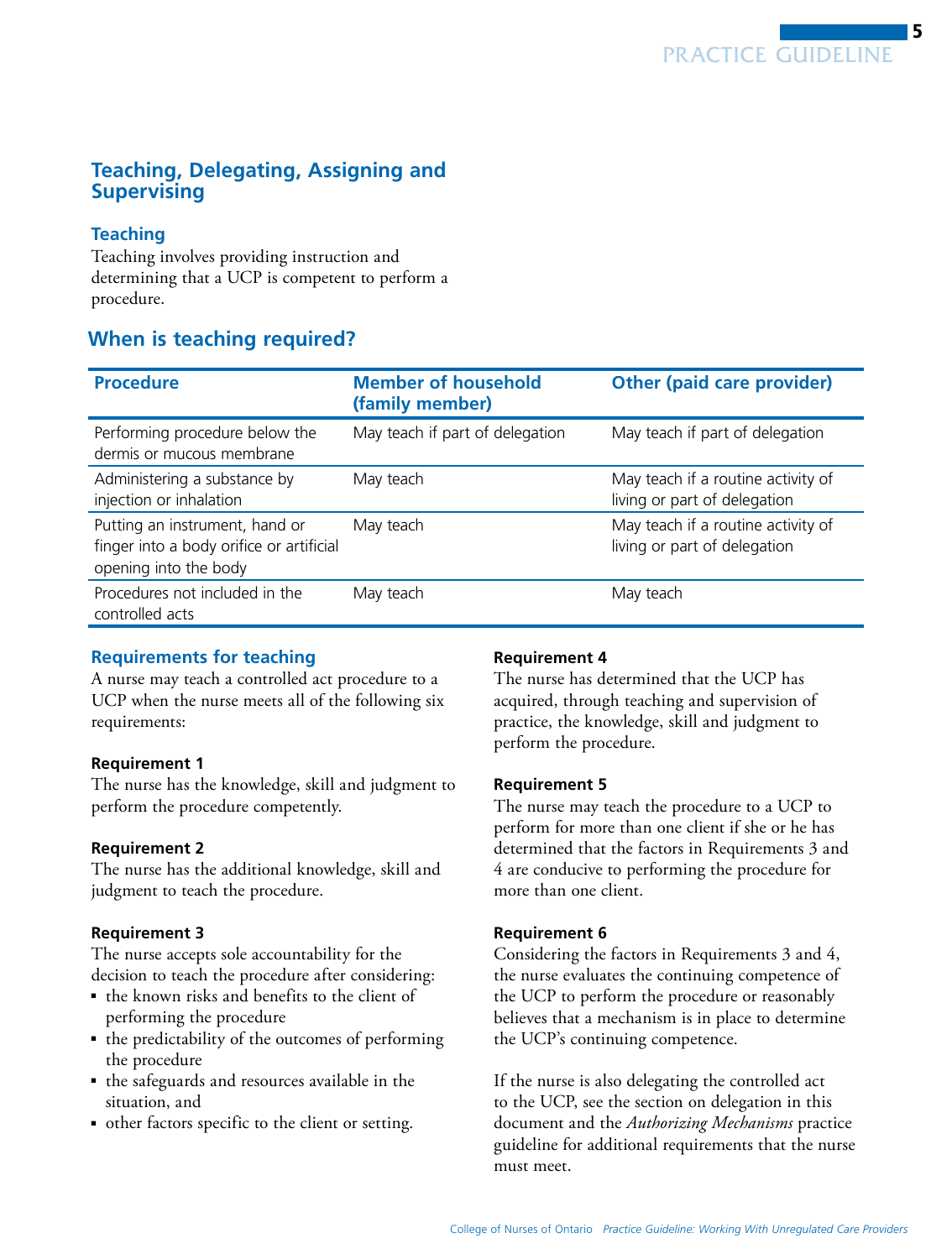<span id="page-5-0"></span>For more information, review Appendix B (Decision Tree: Teaching a Procedure) on page 9.

#### **Delegation**

Delegation is the transfer of authority to perform a controlled act procedure from a person who is

authorized to perform the procedure to a person who is not otherwise authorized to perform the procedure. Nurses who delegate to UCPs must ensure that they follow the requirements for delegation, which are described in *Authorizing Mechanisms*.

## **When is delegation required?**

| <b>Procedure</b>                                                                                    | <b>Member of household</b><br>(family member) | <b>Other (paid care provider)</b>                          |
|-----------------------------------------------------------------------------------------------------|-----------------------------------------------|------------------------------------------------------------|
| Performing procedure below the<br>dermis or mucous membrane                                         | Requires delegation                           | Requires delegation                                        |
| Administering a substance by<br>injection or inhalation                                             | Does not require delegation                   | Requires delegation if not a routine<br>activity of living |
| Putting an instrument, hand or<br>finger into a body orifice or artificial<br>opening into the body | Does not require delegation                   | Requires delegation if not a routine<br>activity of living |
| Procedures not included in the<br>controlled acts                                                   | Does not require delegation                   | Does not require delegation                                |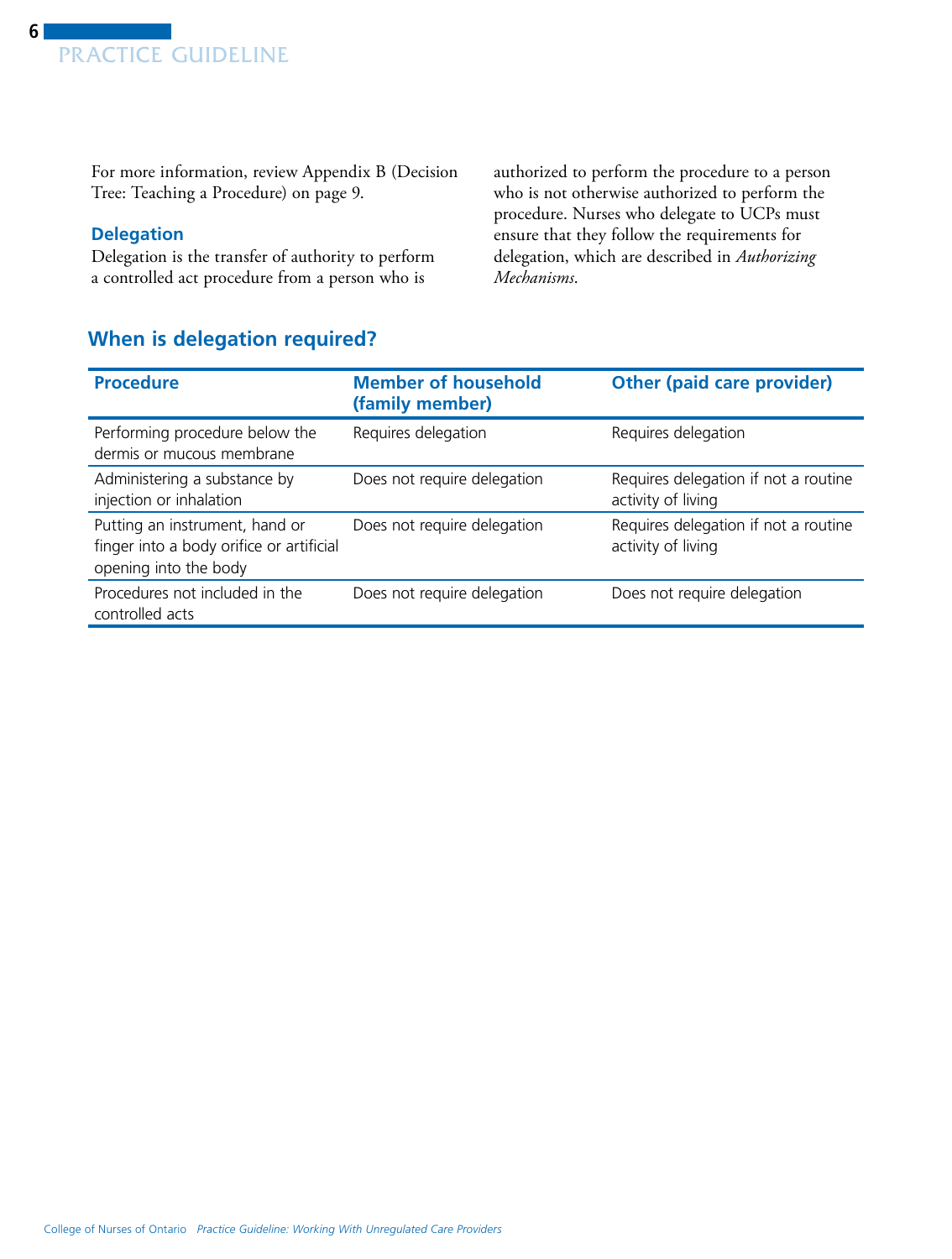### <span id="page-6-0"></span>**Assigning**

Assigning is the act of determining or allocating responsibility for particular aspects of care to another individual. This includes assigning procedures that may or may not be a controlled act. Ideally, a range of care needs, rather than specific procedures, are assigned. Depending on the nature and responsibilities of their positions, nurses with the necessary knowledge and judgment may assign care to a UCP. In some instances, the delegator or the teacher may also assign care to a UCP.

#### **Supervising**

Supervising involves the monitoring and directing of specific activities of UCPs. It does not include ongoing managerial responsibilities. Often, the person who assigns a task also supervises the performance of that task. Supervision can be direct or indirect, depending on the circumstances. For direct supervision, the supervisor is physically present during the provision of care. For indirect supervision, the supervisor is not physically present but monitors activities by having the UCP report regularly to the supervisor, or by periodically observing the UCP's activities.

|                                  | <b>Teaching</b>                                                                                        | <b>Delegating</b>                                                                                                                 | <b>Assigning</b>                                           | <b>Supervising</b>                                                                                                               |
|----------------------------------|--------------------------------------------------------------------------------------------------------|-----------------------------------------------------------------------------------------------------------------------------------|------------------------------------------------------------|----------------------------------------------------------------------------------------------------------------------------------|
| What is it?                      | Deciding to teach,<br>providing instruction<br>and determining<br>competence to<br>perform a procedure | Transferring the<br>authority to perform<br>a controlled act<br>procedure to<br>a person not<br>authorized to<br>perform that act | Allocating<br>responsibility for<br>providing care         | Monitoring<br>and directing<br>performance of<br>specific activities for<br>defined time period;<br>may be direct or<br>indirect |
| <b>What does it</b><br>apply to? | Any procedure                                                                                          | Controlled act<br>procedures only                                                                                                 | Any procedure                                              | Any procedure                                                                                                                    |
| Who may do it?                   | A nurse who meets<br>the six requirements<br>discussed on page 5                                       | A nurse who meets<br>the requirements<br>in Authorizing<br>Mechanisms                                                             | A nurse with<br>the necessary<br>knowledge and<br>judgment | A nurse with<br>the necessary<br>knowledge and<br>judgment                                                                       |

## **Expectations for Nurses Who Work With UCPs**

For additional information on teaching, delegating, assigning and supervising, assigning and supervising, see the *Authorizing Mechanisms* practice document at **www.cno.org/docs** and any other relevant legislation.

### **Conclusion**

This document explores the essential factors that must be considered when working with UCPs. Nurses who work with UCPs have certain accountabilities related to teaching, delegating, assigning and supervising, depending on the nature of their role.

When the employer and/or nurse is determining what tasks are appropriate for a UCP, she or he should assess each client's situation and condition, the activity and its associated risks, and the environmental supports that are available. A thorough decision-making process is a critical component in promoting client safety when UCPs are involved in client care.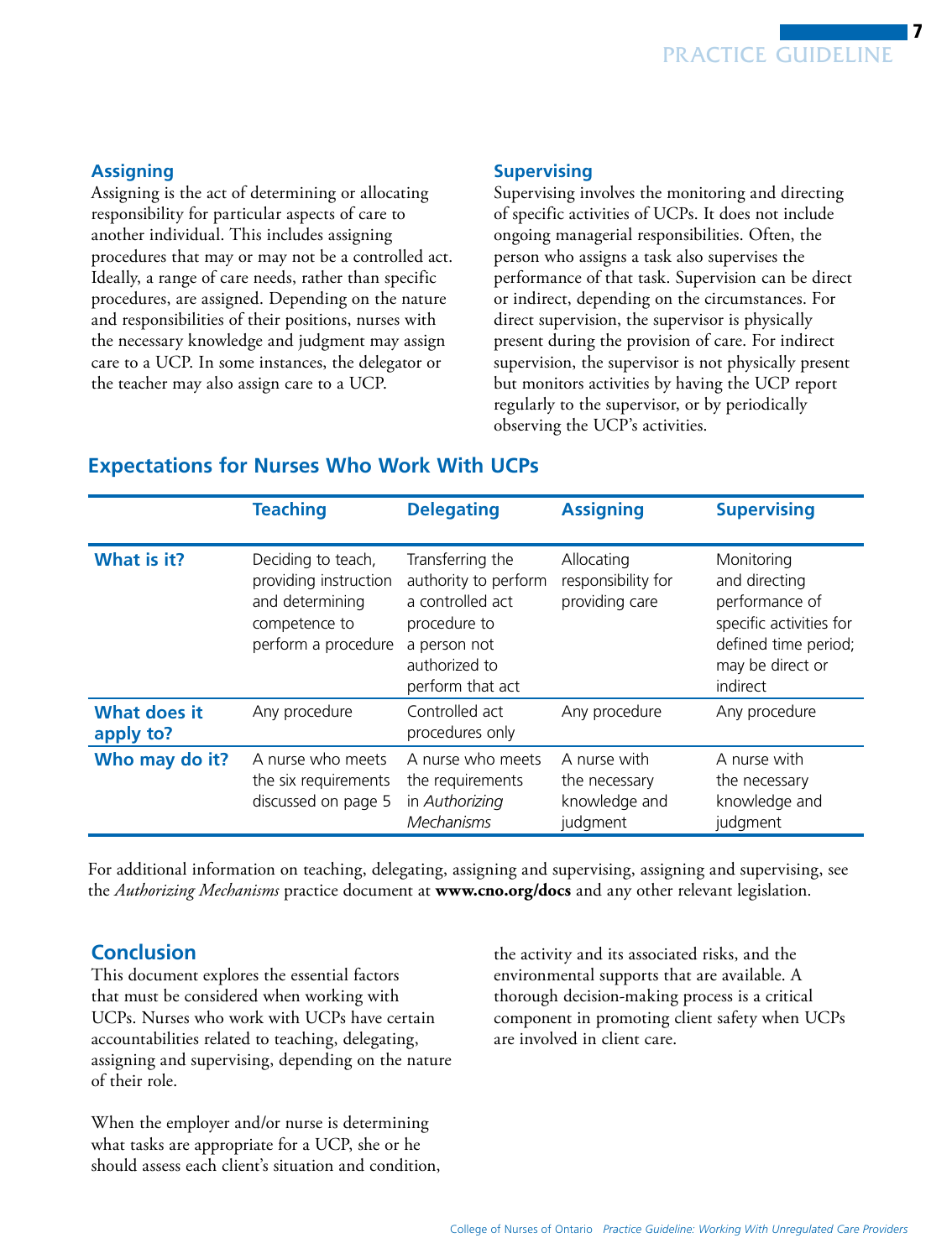# <span id="page-7-0"></span>**Appendix A**

# **Decision Tree: Making Decisions About Activities Performed by UCPs**

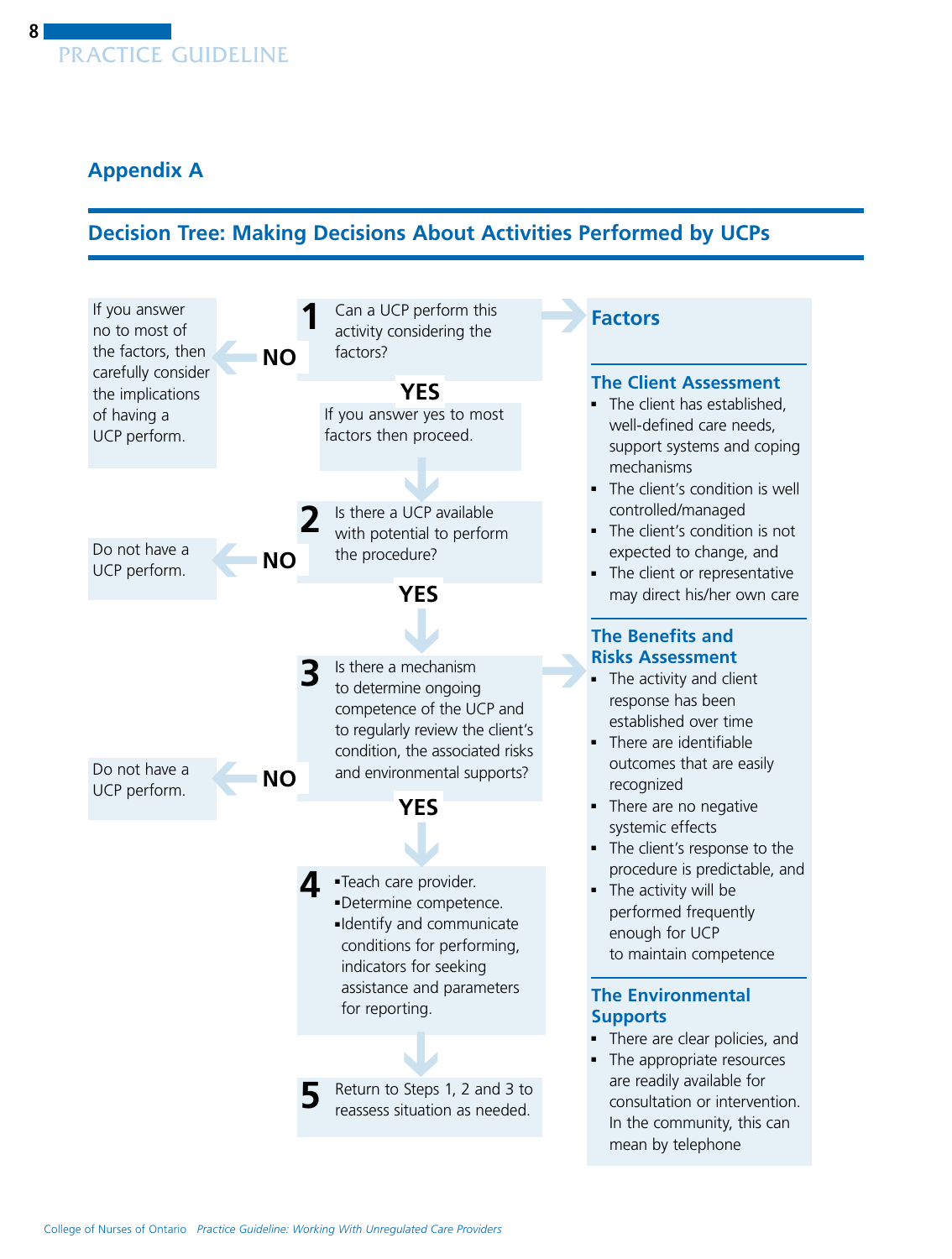

# <span id="page-8-0"></span>**Appendix B**

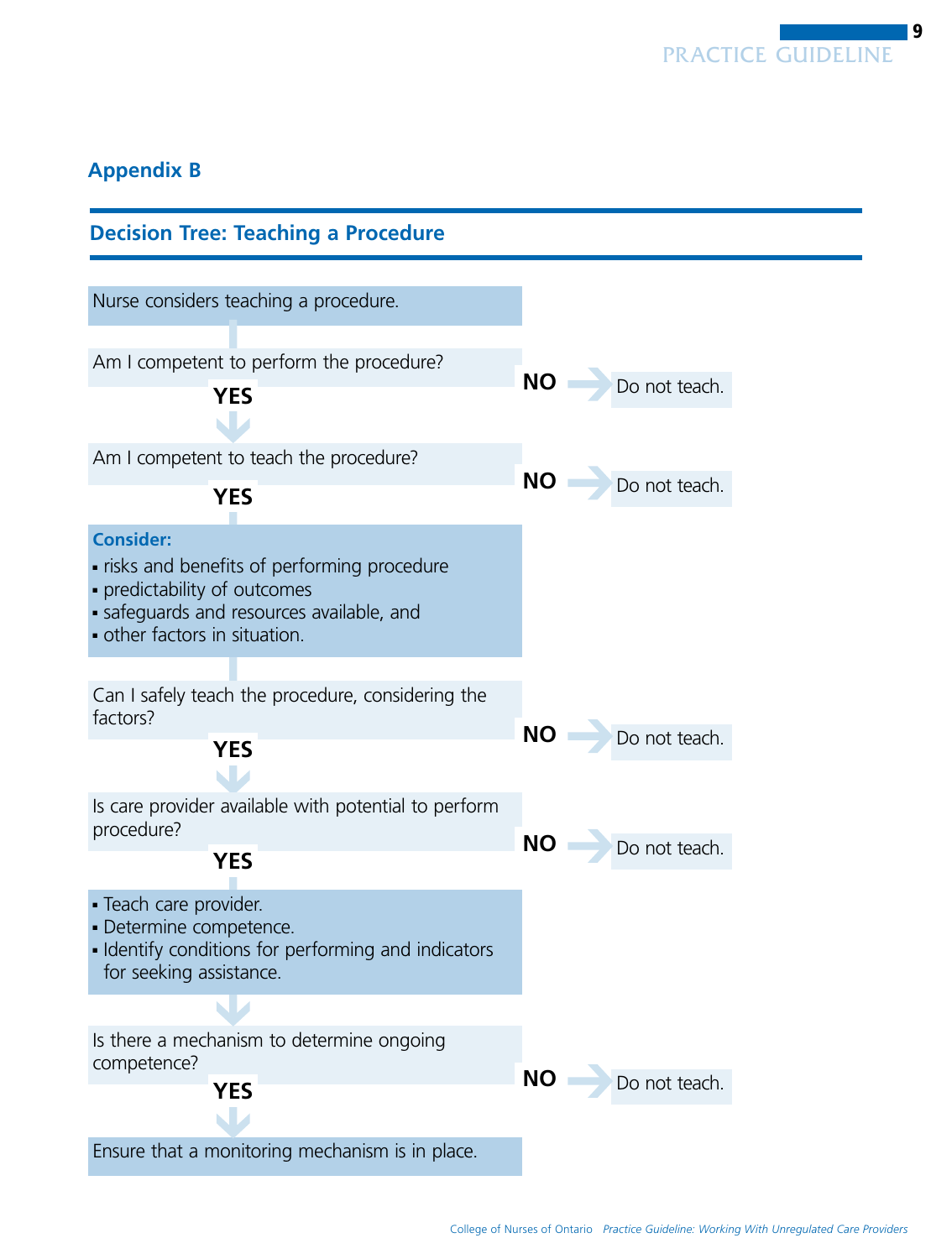<span id="page-9-0"></span>

### **Bibliography**

- Adcock, L. (2000). Linking basic theory to practice for healthcare assistants. *Journal of Community Nursing, 14*(7), 14,16.
- College of Licensed Practical Nurses of British Columbia. (2010). *Practice Guideline, Working with Unregulated Healthcare Providers.* Retrieved from http://www.clpnbc.org
- College of Registered Nurses of British Columbia. (2007). *Assigning and Delegating to Unregulated Care Providers.* Retrieved from http://www.crnbc.ca
- College of Registered Nurses of British Columbia (2005). *Delegating Tasks to Unregulated Care Providers.* Retrieved from http://www.crnbc.ca
- Federation of Health Regulated Colleges of Ontario (2008). *An Interprofessional Guide in the Use of Orders, Directives and Delegation for Regulated Health Professionals in Ontario.* Retrieved from http://mdguide.regulatedhealthprofessions.on.ca
- Nurses Association of New Brunswick (2009). *Practice Guideline, Working with Unregulated Care Providers.* Retrieved from www.nanb.nb.ca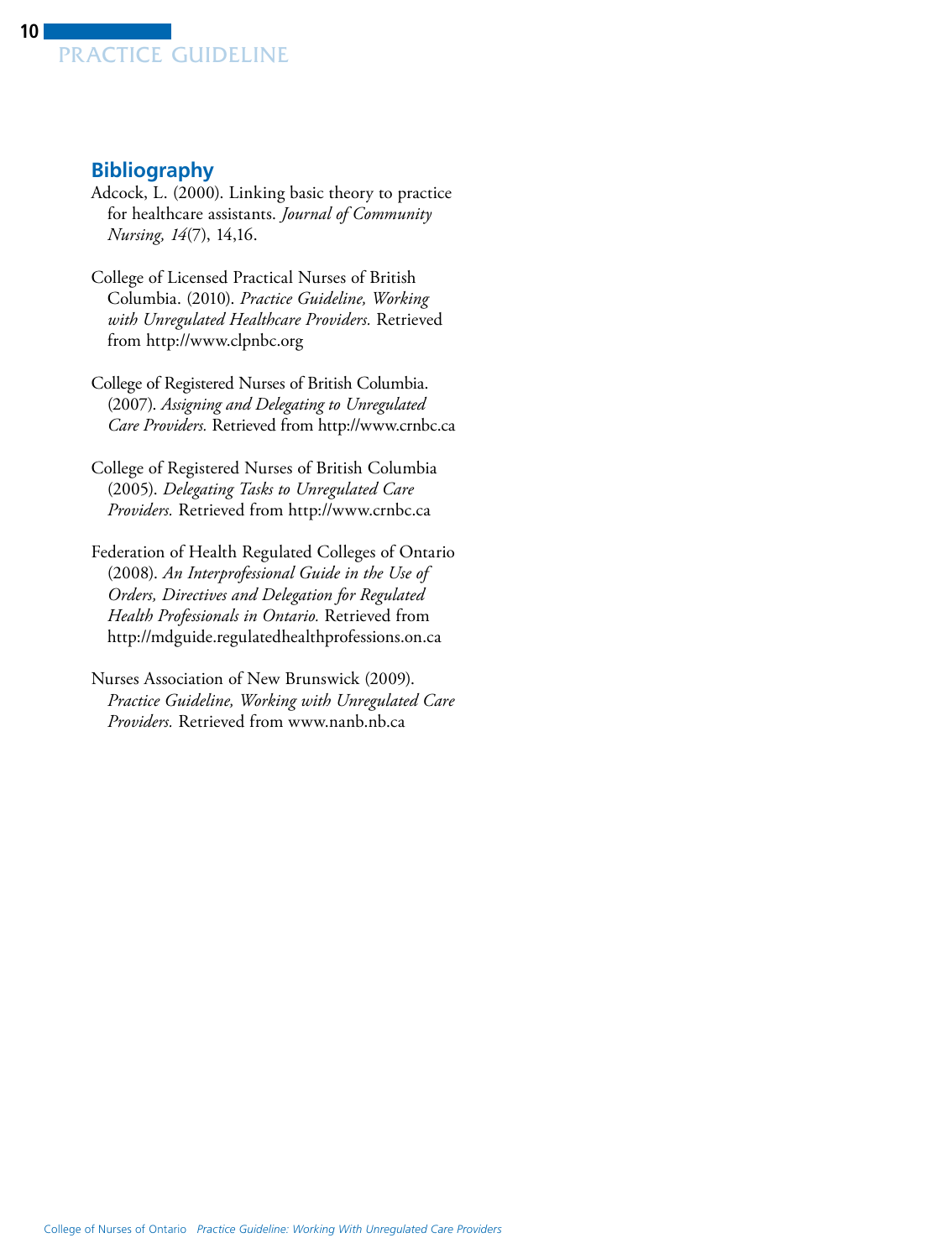